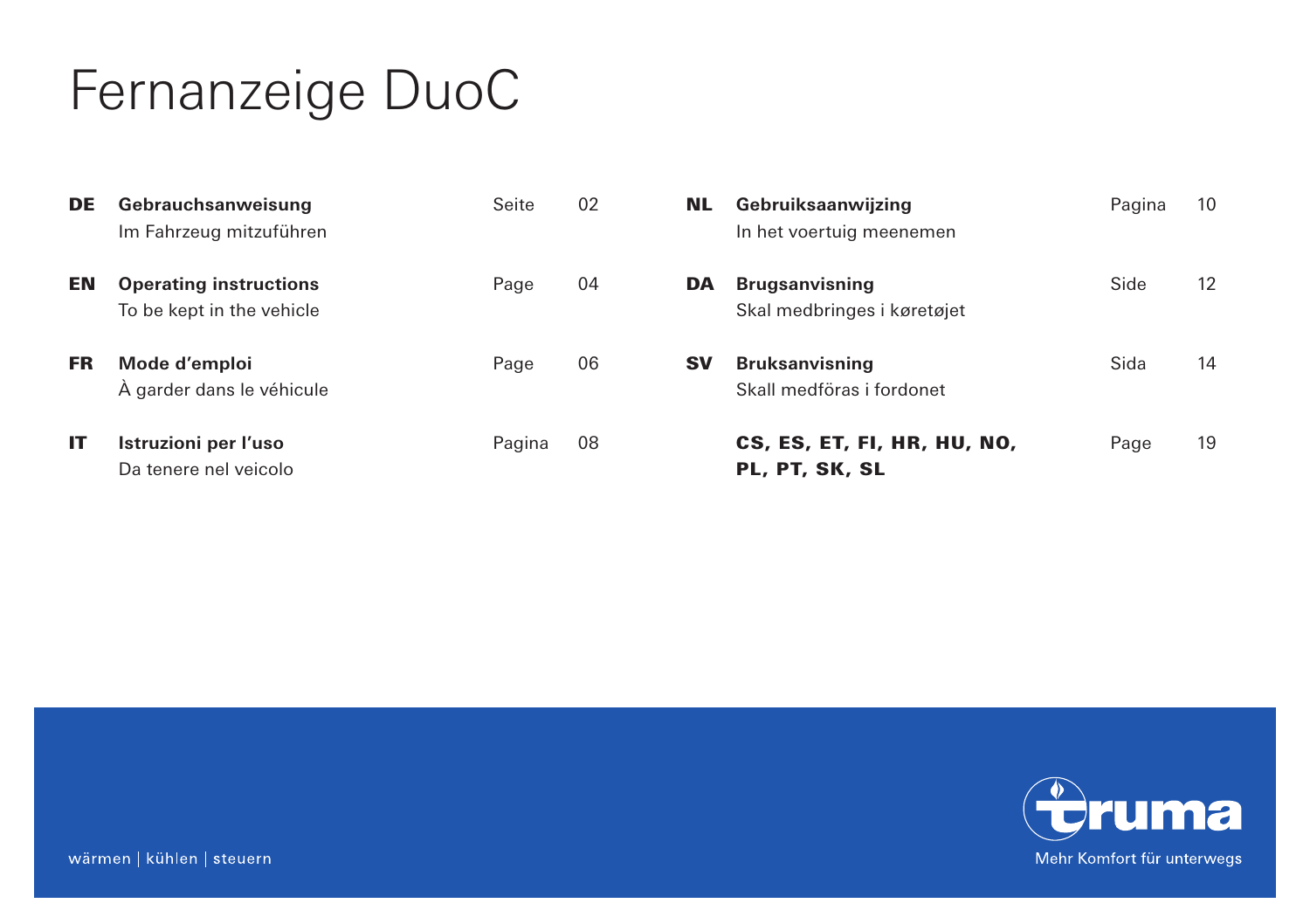# **Fernanzeige DuoC**

# Inhaltsverzeichnis

#### **Gebrauchsanweisung**

| Inbetriebnahme |  |  |
|----------------|--|--|
|----------------|--|--|

## Verwendete Symbole



Einbau und Reparatur des Gerätes dürfen nur vom Fachmann durchgeführt werden.



Symbol weist auf mögliche Gefahren hin.

Hinweis mit Informationen und Tipps.

### Verwendungszweck

Die Fernanzeige DuoC zeigt den Betriebsstatus (Normal- oder Reservebetrieb) zur standardmäßigen Anzeige im Flaschenkasten auch im Fahrzeuginneren an.

Zusätzlich beinhaltet die Fernanzeige DuoC die Reglerbeheizung EisEx zum Beheizen der Umschaltanlage im Winter.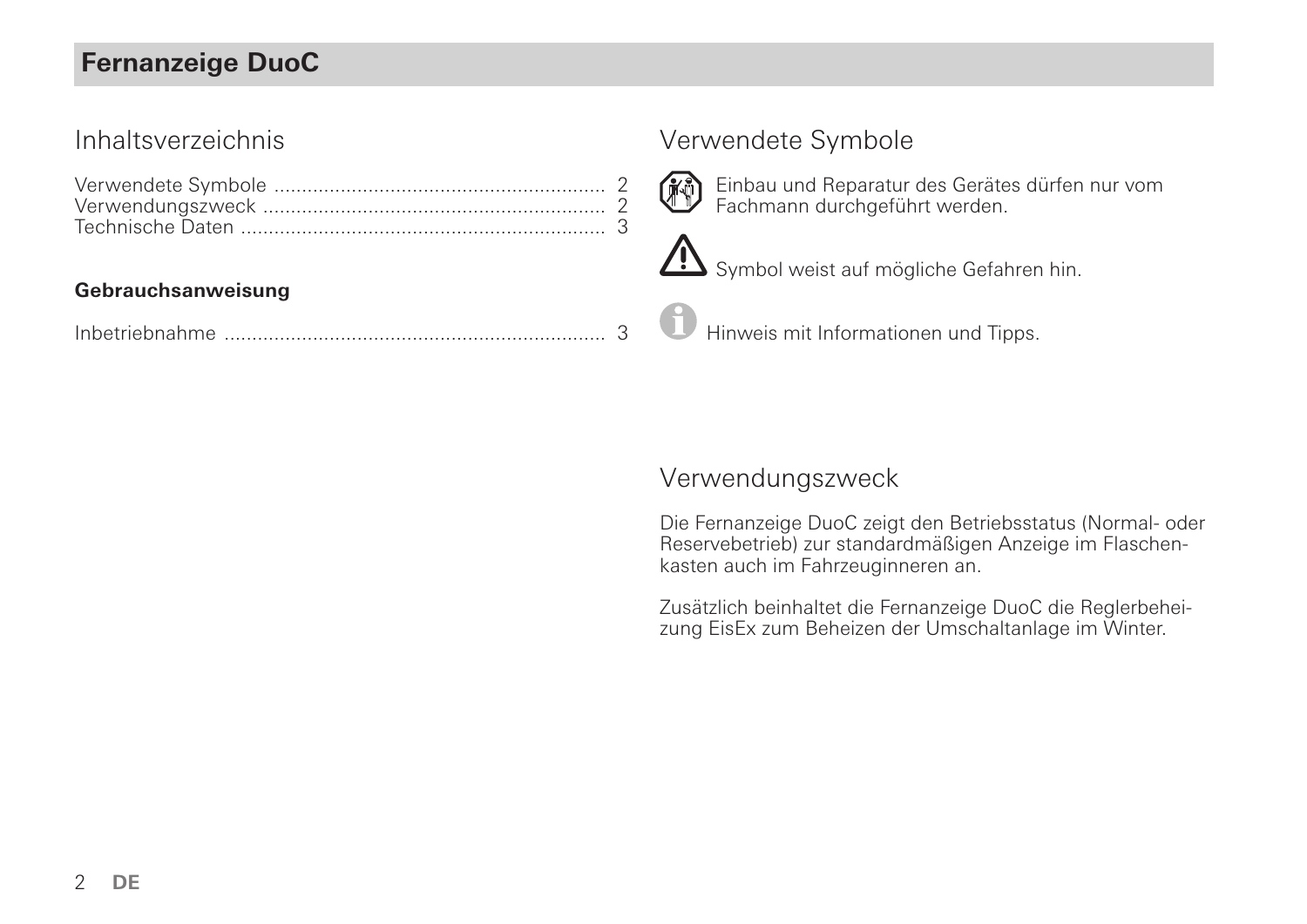Versorgungsspannung: 12 V Stromaufnahme Sommerbetrieb: 1,5 mA Stromaufnahme Winterbetrieb mit EisEx: 160 mA

# $\epsilon$



Technische Änderungen vorbehalten.

# Technische Daten **Gebrauchsanweisung**



#### Bild 1

- a = ein (Sommerbetrieb)
- $b = 0$
- $c = ein$  und heizen (Winterbetrieb)
- $d =$  rote LED
- e = grüne LED
- $f =$  gelbe LED EisEx (Winterbetrieb)

# Inbetriebnahme

### **Sommerbetrieb**

Schalter nach unten (a). Die Leuchtdioden zeigen den Status der Betriebsflasche an: voll = grüne LED leuchtet leer = rote LED leuchtet

#### **Winterbetrieb**

Schalter nach oben (c). Zusätzlich zur Status-Anzeige der Betriebsflasche wird die Umschaltanlage beheizt und dieses mit der gelben LED angezeigt.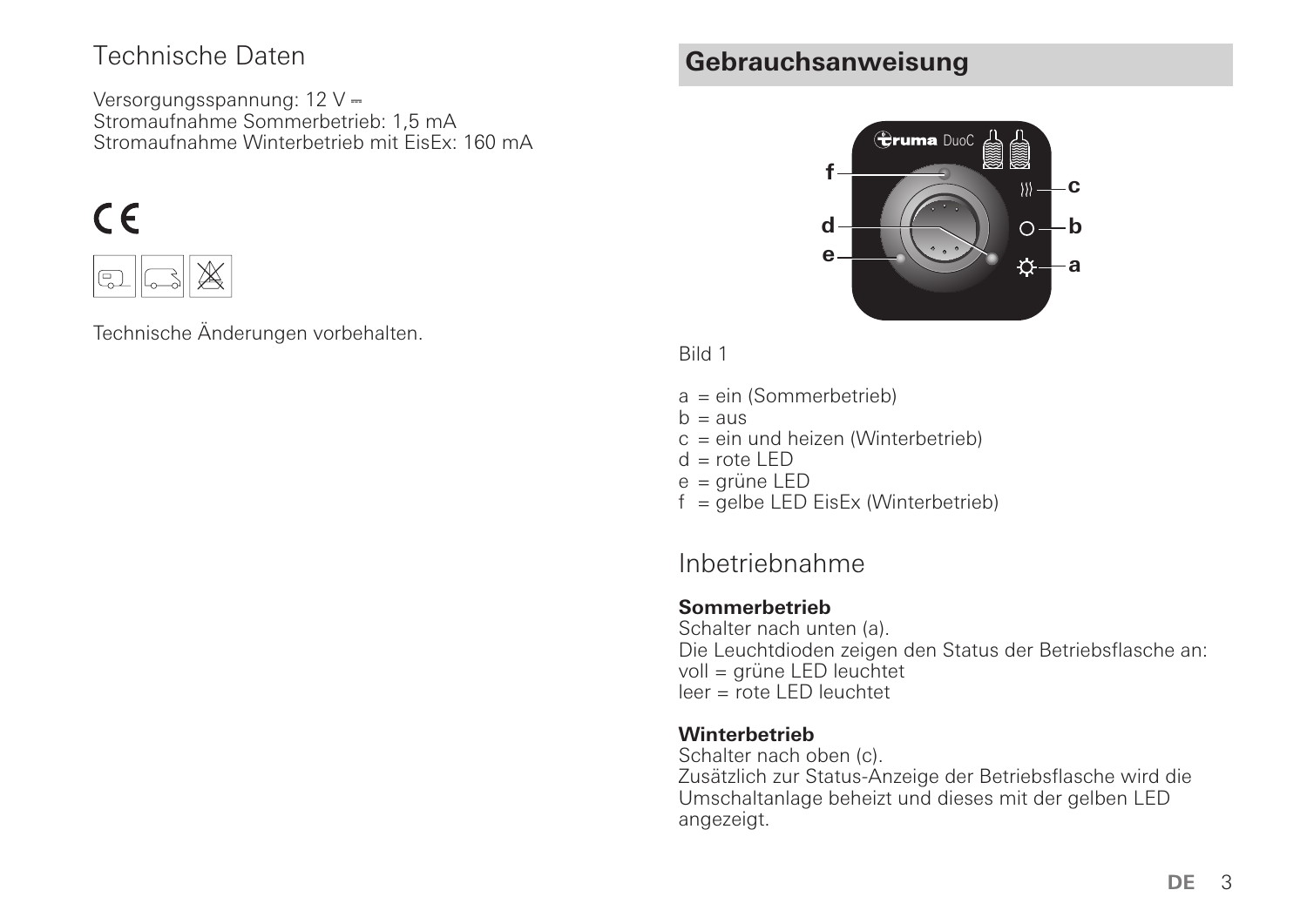# **Remote indicator DuoC**

# Table of contents

#### **Operating instructions**

# Symbols used



The appliance must only be installed and repaired by an expert.



Symbol indicates possible hazards.

Note containing information and tips.

## Intended use

The remote indicator DuoC also shows the operating status (normal or reserve operation) inside the vehicle in addition to the standard display in the cylinder box.

The remote indicator DuoC also includes the EisEx regulator heater for heating the changeover system during the winter months.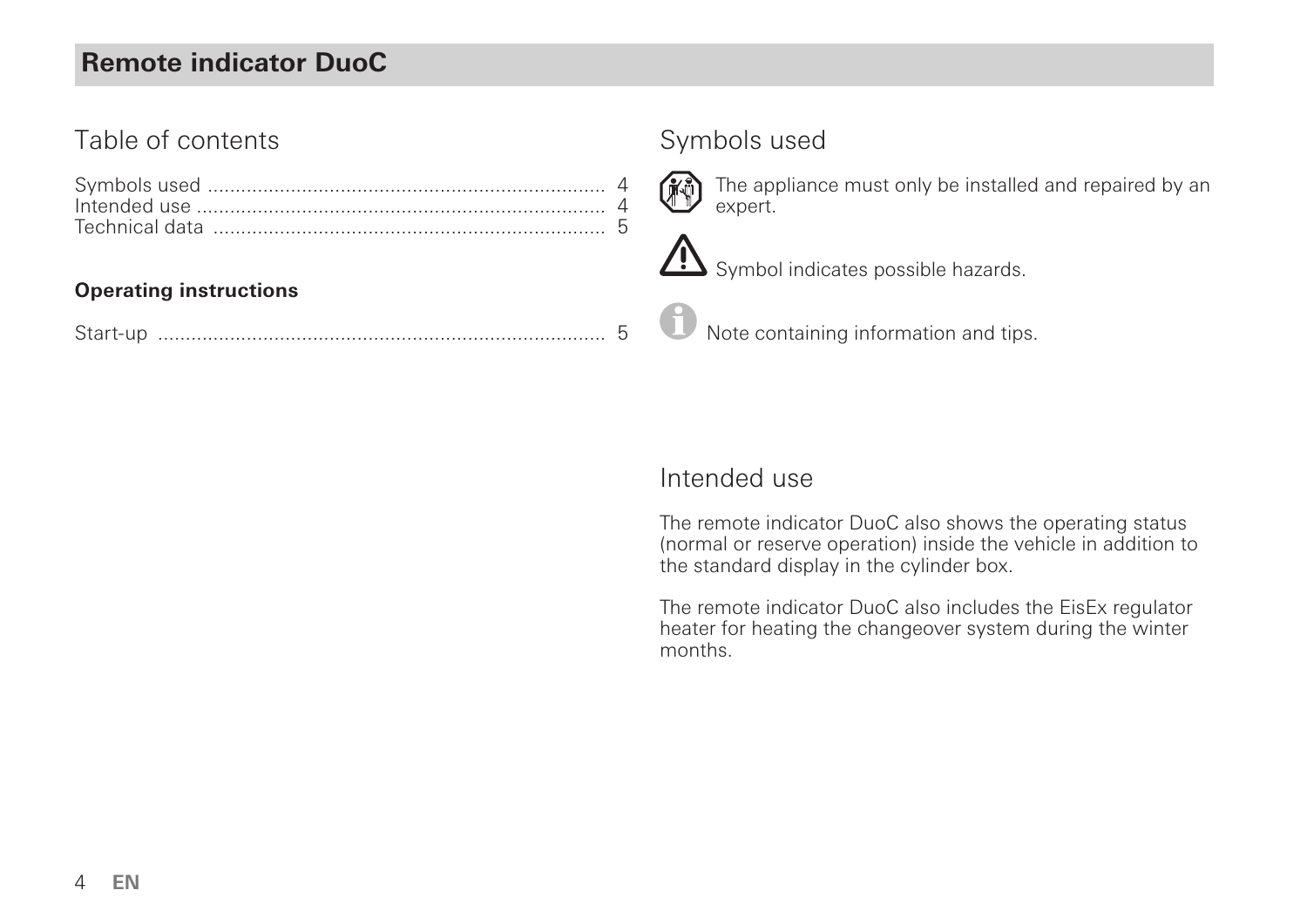Supply voltage: 12 V Power consumption, summer mode: 1.5 mA Power consumption, winter mode with EisEx: 160 mA

# $\epsilon$



Subject to technical changes.

# Technical data **Operating instructions**



#### Figure 1

- $a =$  on (summer mode)
- $b = \text{off}$
- $c =$  on and heating (winter mode)
- $d = red$  LED
- e = green LED
- $f =$  yellow LED EisEx (winter mode)

# Start-up

#### **Summer mode**

Switch downwards (a). The LEDs indicate the status of the operating cylinder: full = green LED illuminated empty = red LED illuminated

### **Winter mode**

Switch up (c). In addition to the operating cylinder's status indicator, the changeover system is heated and this is indicated by the yellow LED.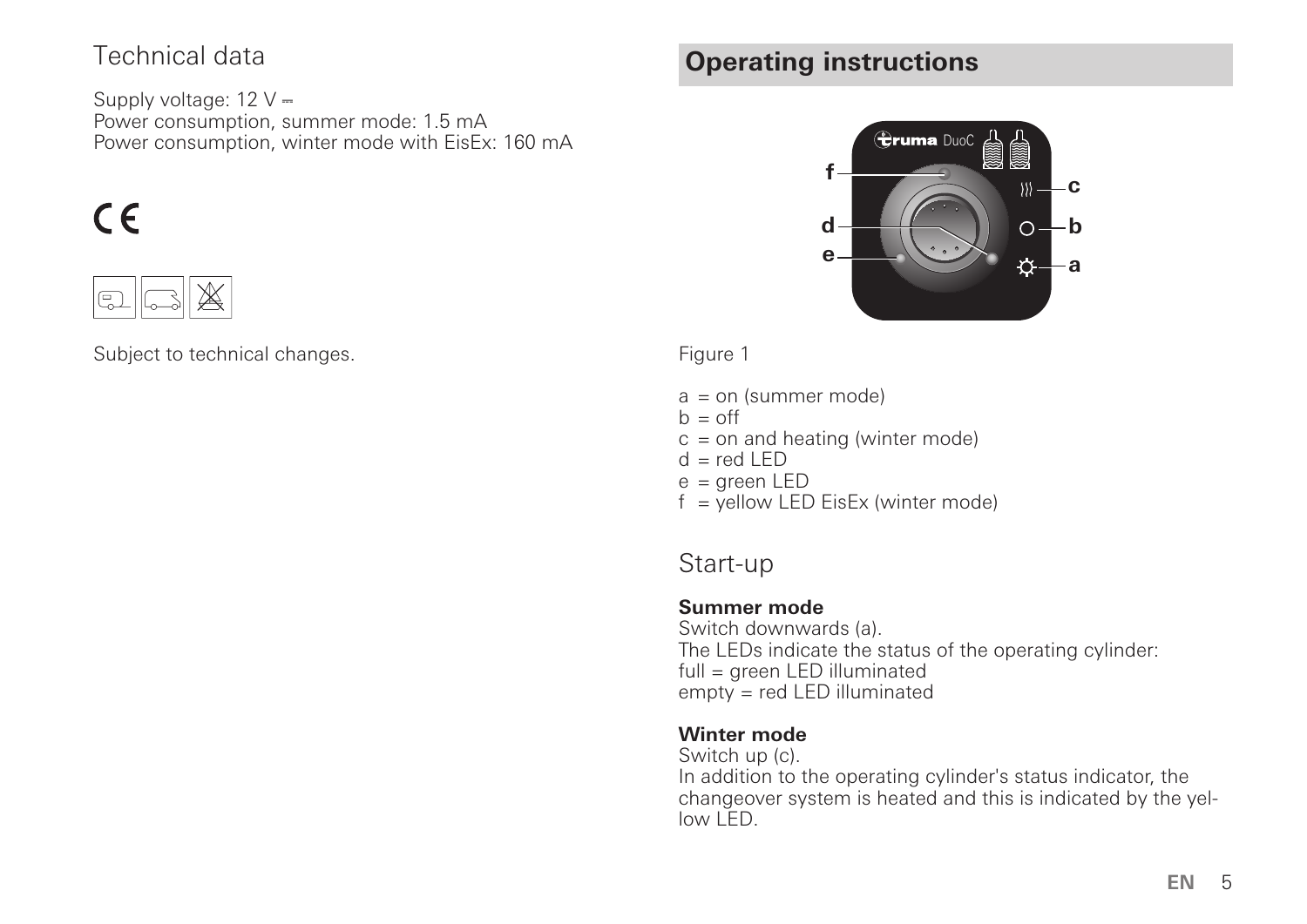# **Téléaffichage DuoC**

# Table des matières

#### **Mode d'emploi**

| Mise en service |  |  |  |
|-----------------|--|--|--|
|-----------------|--|--|--|

## Symboles utilisés



Le montage et la réparation de l'appareil doivent être effectués uniquement par un spécialiste.



Ce symbole indique des risques possibles.

Remarque avec informations et conseils.

## **Utilisation**

Le téléaffichage DuoC complète l'affichage standard de l'état de fonctionnement (mode normal ou réserve) situé dans le compartiment à bouteilles avec un affichage à l'intérieur du véhicule.

En outre, le téléaffichage DuoC inclut le chauffage de détendeur EisEx pour chauffer le détendeur de commutation en hiver.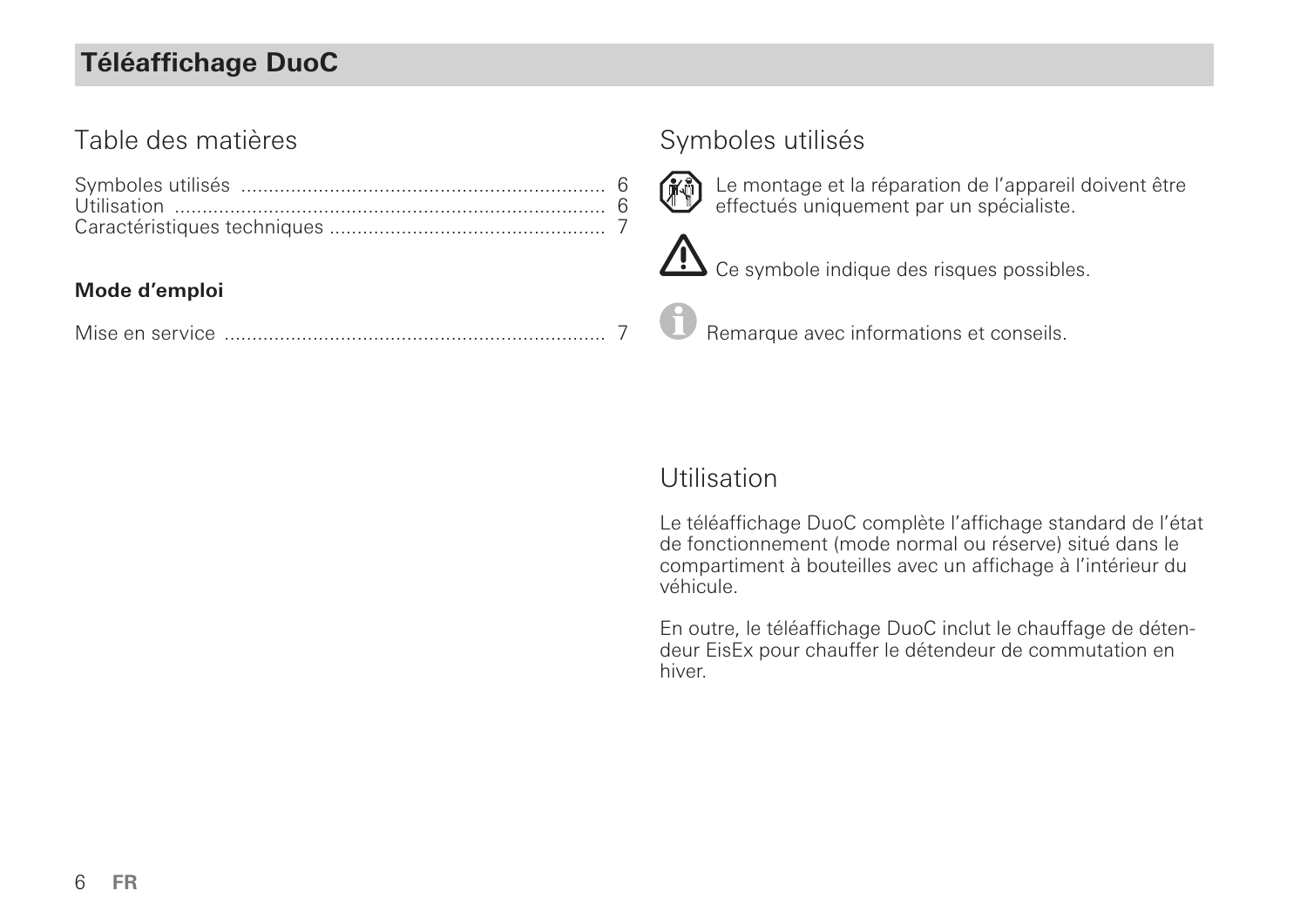# Caractéristiques techniques **Mode d'emploi**

Tension d'alimentation  $\cdot$  12 V = Consommation de courant mode été : 1,5 mA Consommation de courant mode hiver avec EisEx : 160 mA

# $\epsilon$



Sous réserve de modifications techniques.



#### Figure 1

- a = marche (mode été)
- $b = arrêt$
- c = marche et chauffage (mode hiver)
- $d = LED$  rouge
- $e = LED$  verte
- $f = LED$  jaune EisEx (mode hiver)

# Mise en service

### **Mode été**

Interrupteur vers le bas (a). Les diodes lumineuses affichent le statut de la bouteille de service : pleine = LED verte allumée vide = LED rouge allumée

### **Mode hiver**

Interrupteur vers le haut (c). En plus de l'affichage de statut de la bouteille de service, le détendeur de commutation est chauffé : la LED jaune indique cette opération.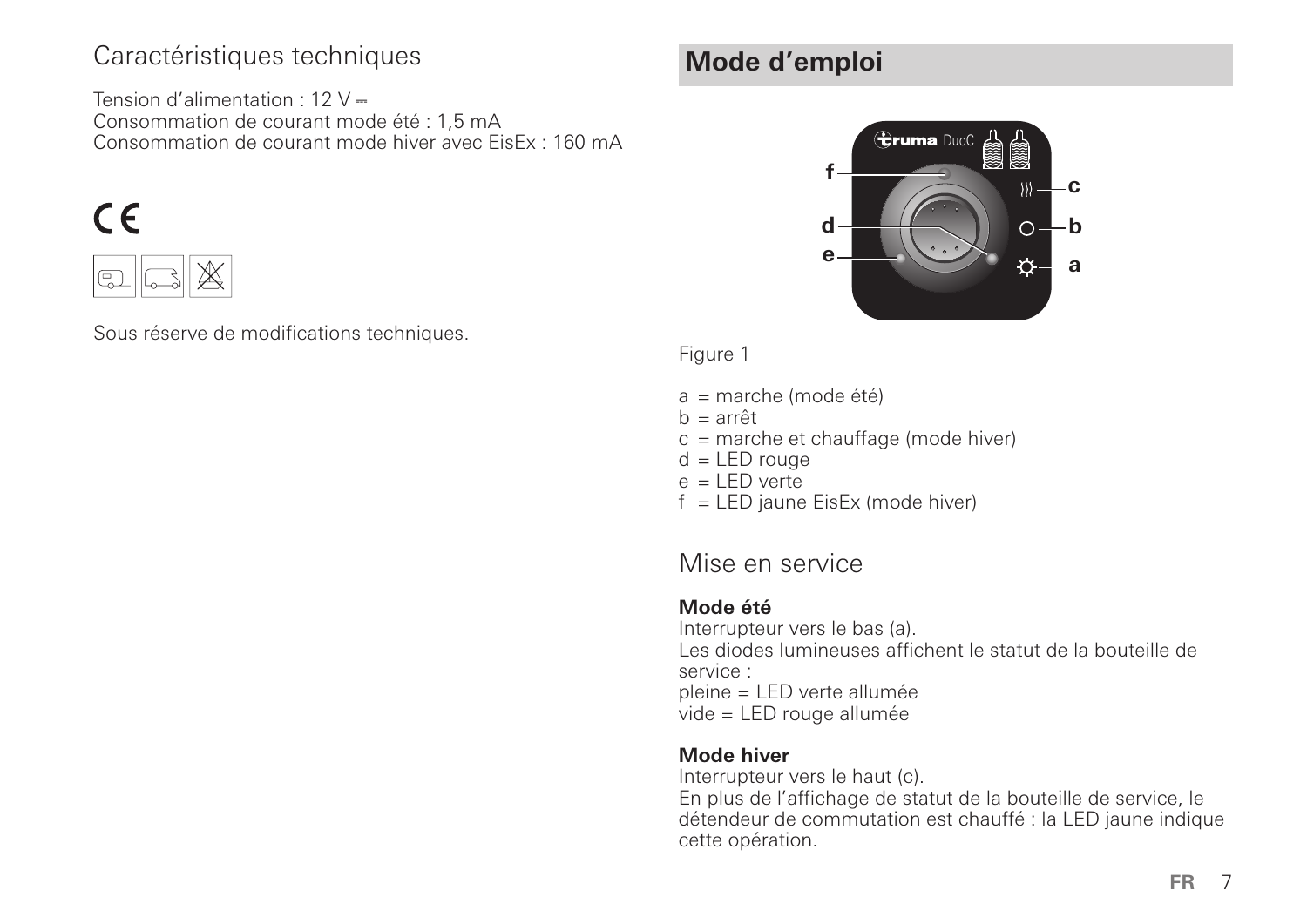# **Indicatore a distanza DuoC**

# Indice

#### **Istruzioni per l'uso**

Messa in funzione ................................................................. 9

## Simboli utilizzati



Far eseguire il montaggio e le riparazioni dell'apparecchio solamente da un tecnico qualificato.



 $\sum$  Il simbolo indica possibili pericoli.

Nota con informazioni e raccomandazioni.

# Destinazione d'uso

L'indicatore a distanza DuoC mostra lo stato d'esercizio (normale o con bombola di riserva), anche nell'abitacolo del veicolo.

L'indicatore a distanza DuoC comprende anche il riscaldatore per regolatori EisEx, per riscaldare il commutatore in inverno.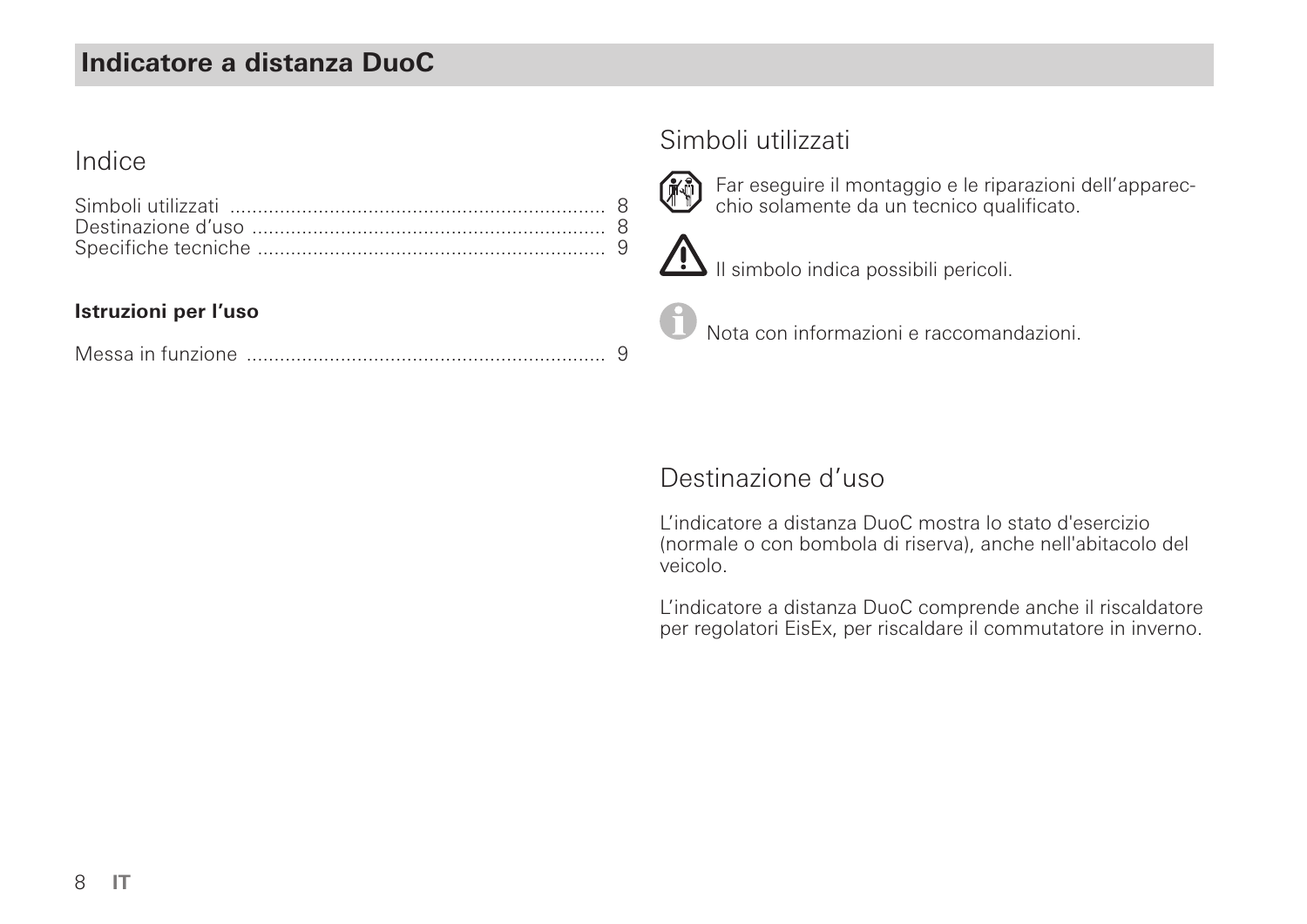# Specifiche tecniche **Istruzioni per l'uso**

Tensione di alimentazione: 12 V Corrente assorbita in funzionamento estivo: 1,5 mA Corrente assorbita in funzionamento invernale con EisEx: 160 mA

# $\epsilon$



Salvo modifiche tecniche.



#### Figura 1

- a = acceso (funzionamento estivo)
- $b =$ spento
- c = acceso e riscaldamento (funzionamento invernale)
- $d = 1$  FD rosso
- $e = \text{LED}$  verde
- $f = LED$  giallo EisEx (funzionamento invernale)

# Messa in funzione

### **Funzionamento estivo**

Interruttore in basso (a). I LED indicano lo stato della bombola d'esercizio: piena = è acceso il LED verde vuota = è acceso il LED rosso

#### **Funzionamento invernale**

Interruttore in alto (c). Oltre all'indicazione dello stato della bombola d'esercizio, il commutatore viene anche riscaldato e ciò è segnalato dal LED giallo.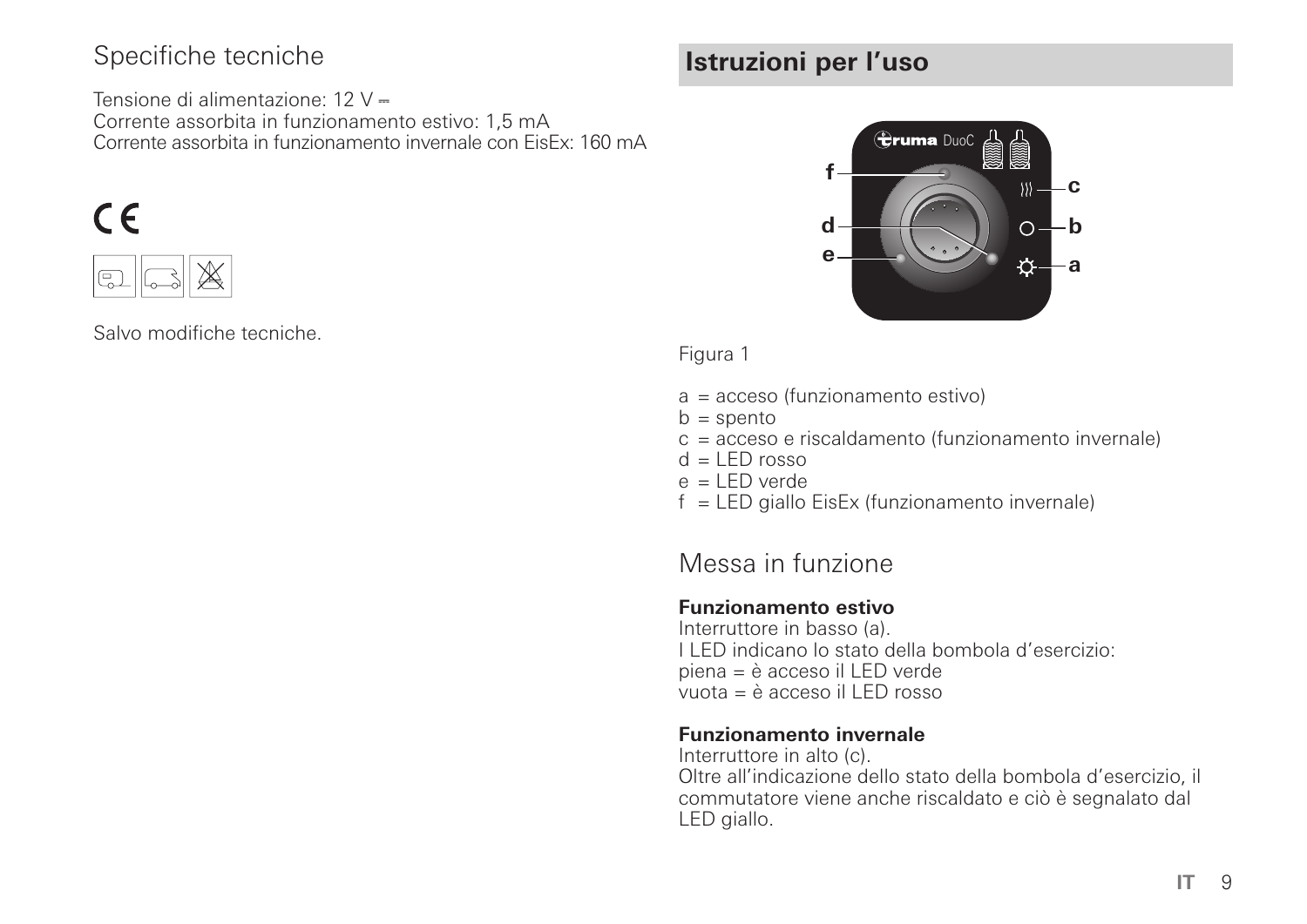# **Afstandsdisplay DuoC**

# Inhoudsopgave

#### **Gebruiksaanwijzing**

|--|--|--|--|

# Gebruikte symbolen



Inbouw en reparatie van het toestel mogen alleen door geschoold personeel worden uitgevoerd.



 $\sum$  Symbool wijst op mogelijke gevaren.

Opmerking met informatie en tips.

# Gebruiksdoel

De afstandsdisplay DuoC geeft de gebruiksstatus (eerste gasfles in gebruik of reservegasfles) naast de standaardweergave in de gasflessenkast ook binnenin het voertuig aan.

Bovendien wordt via de afstandsdisplay DuoC de gasdrukregelaarverwarming EisEx voor het verwarmen van de omschakelaar in de winter bediend.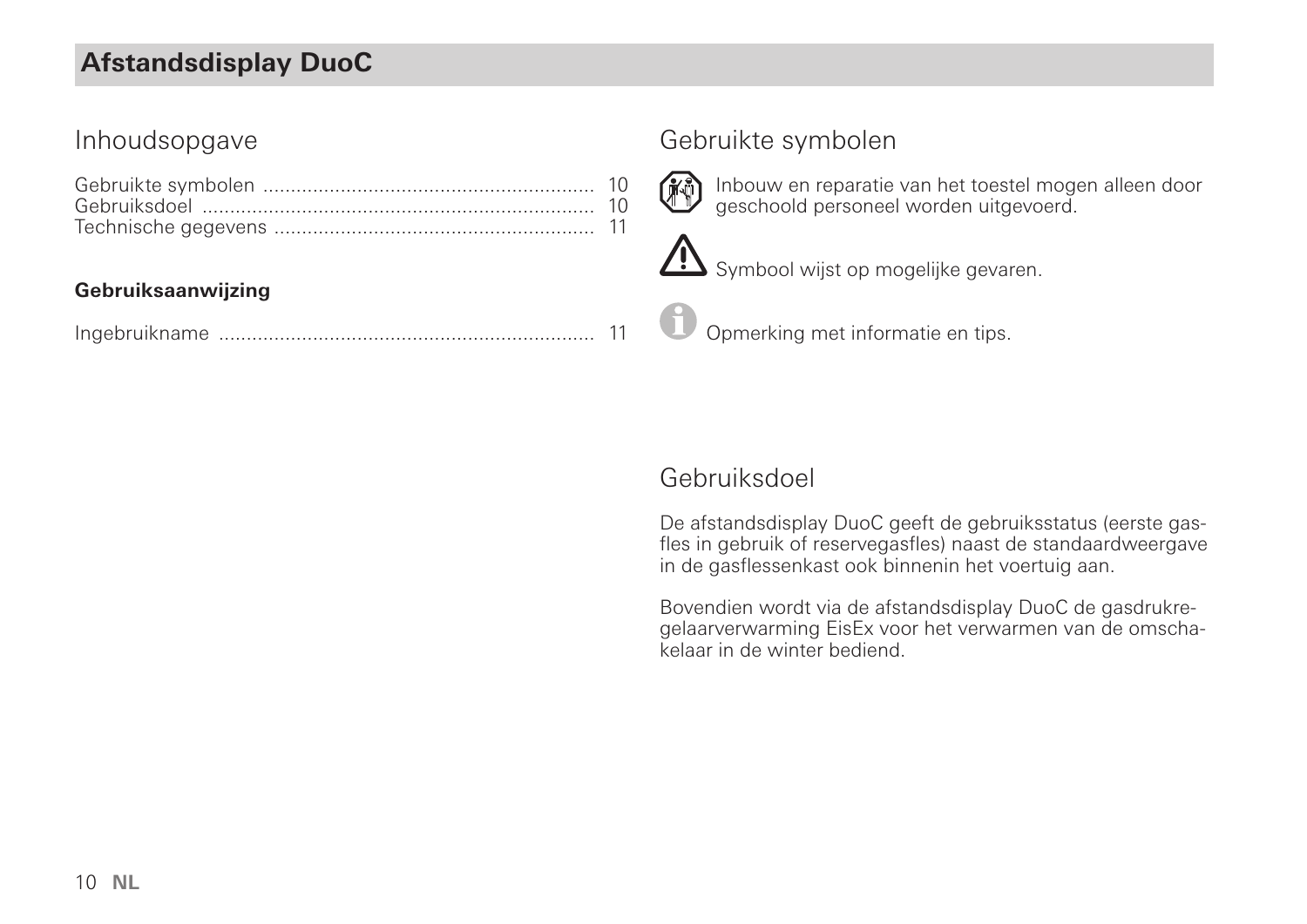# Technische gegevens **Gebruiksaanwijzing**

Voedingsspanning: 12 V Stroomopname zomerstand: 1,5 mA Stroomopname winterstand met EisEx: 160 mA

# $\epsilon$



Technische wijzigingen voorbehouden.



#### Afbeelding 1

- $a = Aan$  (zomerstand)
- $b = U$ it
- c = Aan en verwarmen (winterstand)
- $d =$ rode LED
- e = groene LED
- $f =$  gele LED EisEx (winterstand)

# Ingebruikname

### **Zomerstand**

Schakelaar naar beneden (a). De LED's geven de status van de in gebruik zijnde gasfles aan: vol = groene LED brandt leeg = rode LED brandt

### **Winterstand**

Schakelaar naar boven (c). Behalve dat de status van de in gebruik zijnde gasfles wordt weergegeven, wordt de omschakelaar verwarmd, hetgeen met de gele LED wordt aangegeven.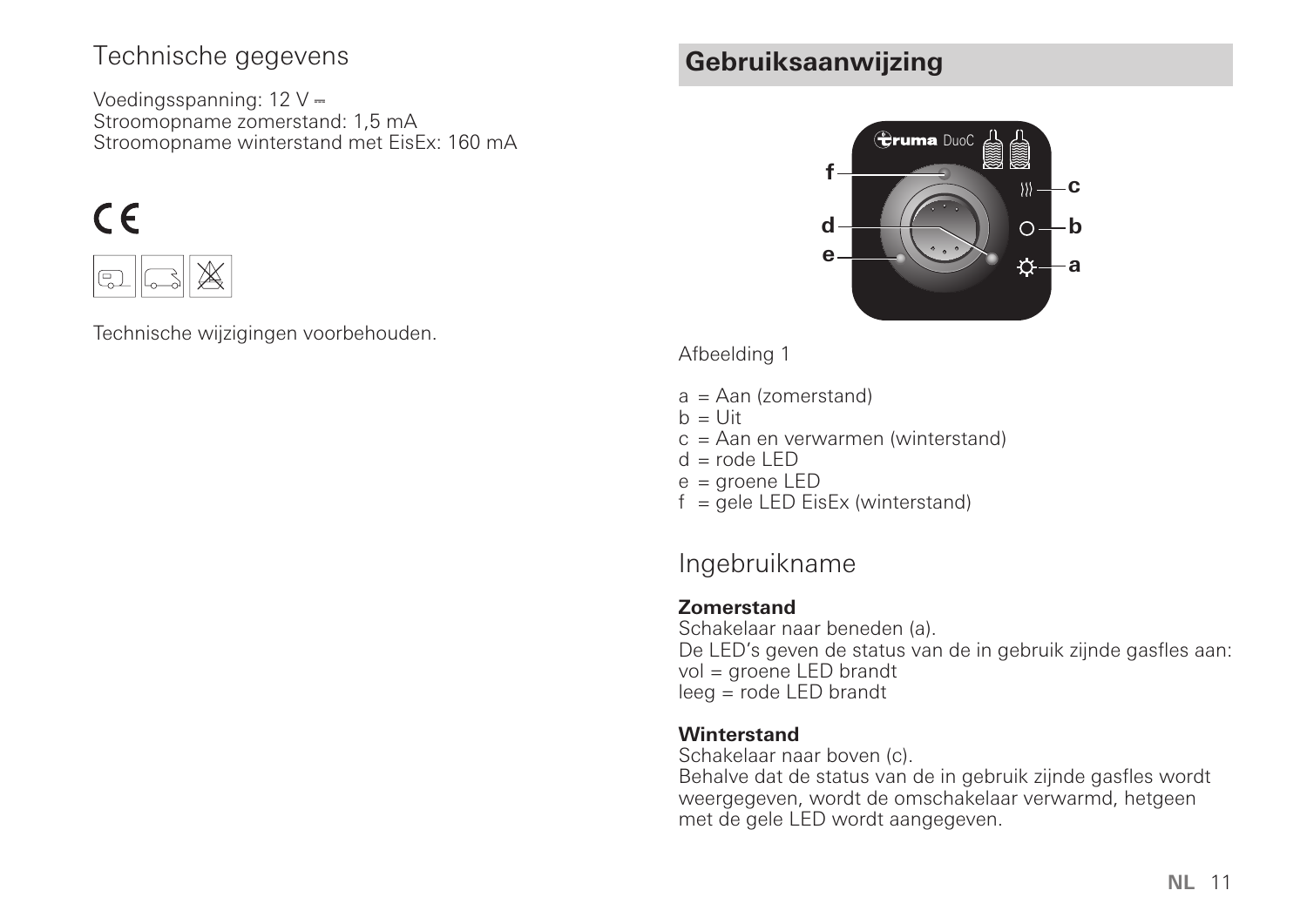# **Fjernindikator DuoC**

# Indholdsfortegnelse

#### **Brugsanvisning**

|--|--|--|

### Anvendte symboler



Montering og reparation af enheden må kun udføres af en fagmand.



Symbolerne henviser til mulige farer.

Henvisning med informationer og tips.

### Anvendelse

Fjernindikator DuoC viser også driftsstatus (normal- eller reservedrift) for standardvisningen i flaskekassen inde i køretøjet.

Desuden indeholder fjernindikator DuoC regulatoropvarmningen EisEx til opvarmning af omskiftesystemet om vinteren.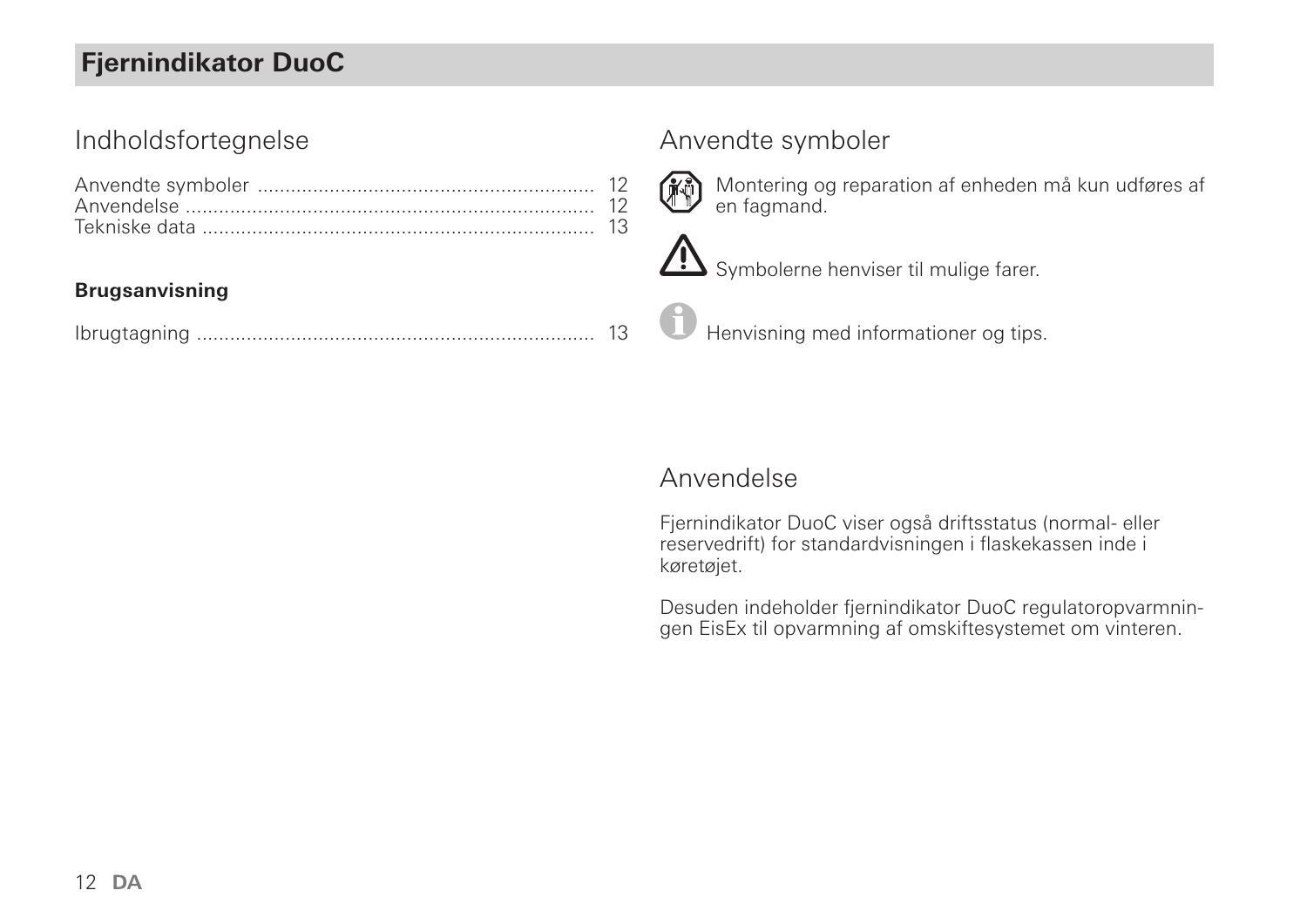Forsyningsspænding: 12 V Strømforbrug sommerdrift: 1,5 mA Strømforbrug vinterdrift med EisEx: 160 mA

# $\epsilon$



Ret til tekniske ændringer forbeholdes.

# Tekniske data **Brugsanvisning**



#### Figur 1

a = til (sommerdrift)  $b = \text{fra}$  $c =$  til og opvarmning (vinterdrift)  $d = \text{rad}$  LED e = grøn LED  $f = gul$  LED EisEx (vinterdrift)

# Ibrugtagning

#### **Sommerdrift**

Kontakt nedad (a). Lysdioderne viser driftsflaskens status: fuld = grøn LED lyser  $tom = rød LED$  lyser

#### **Vinterdrift**

Kontakt opad (c). Som supplement til driftsflaskens statusvisning opvarmes omskiftesystemet og dette indikeres med den gule LED.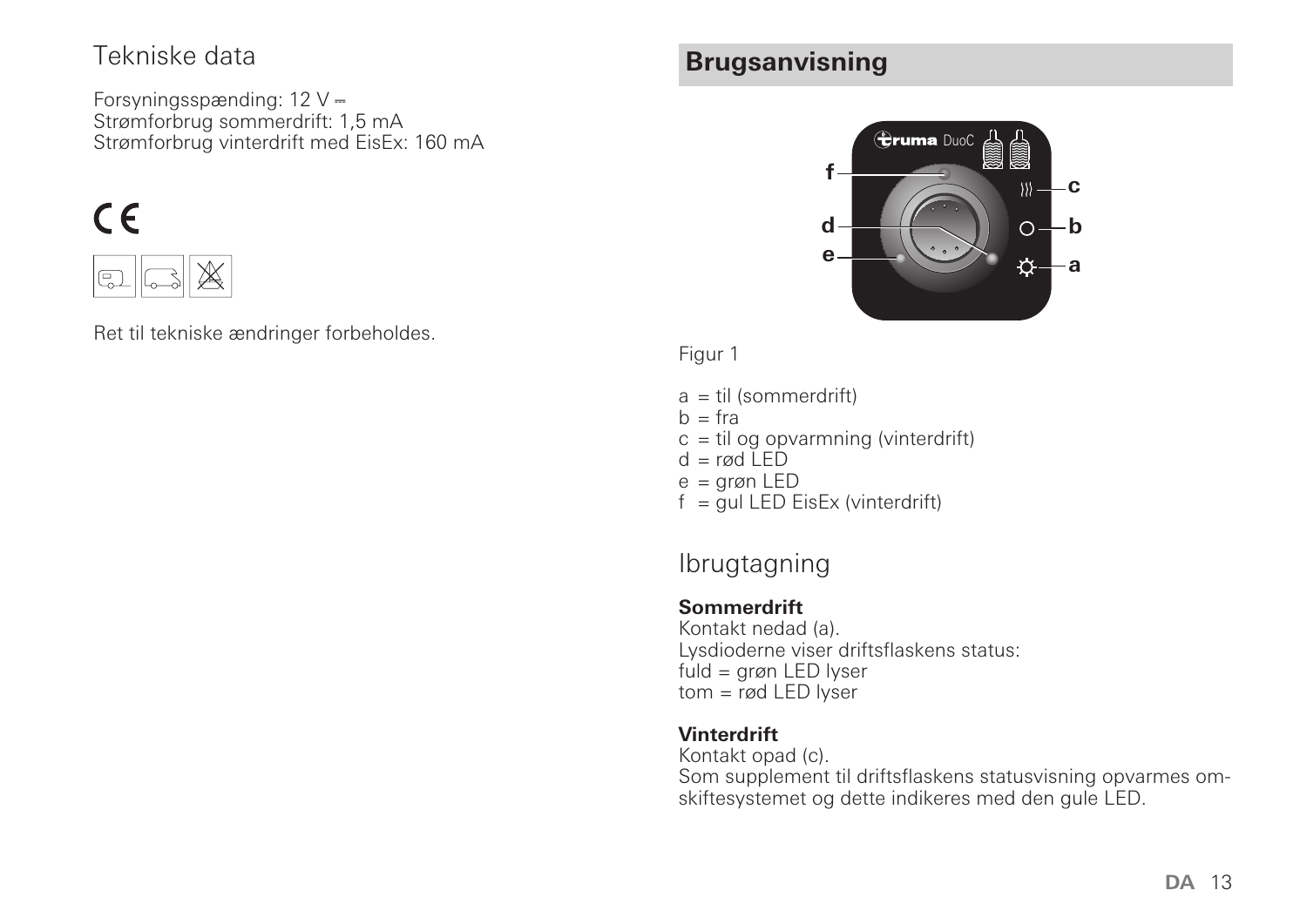# **Fjärrindikator DuoC**

# Innehållsförteckning

#### **Bruksanvisning**

|--|--|

# Symboler som används



**Montering och reparation av enheten får endast utföras** av fackman.



Symbolen pekar på möjliga risker.

Anvisning med information och tips.

# Användningsändamål

Utöver den vanliga visningen i flaskskåpet, visar fjärrindikatorn DuoC även driftstatus (normal- eller reservdrift) i fordonets inre.

Dessutom innehåller fjärrindikatorn DuoC regulatorvärmaren EisEx för uppvärmning av omkopplingsanläggningen på vintern.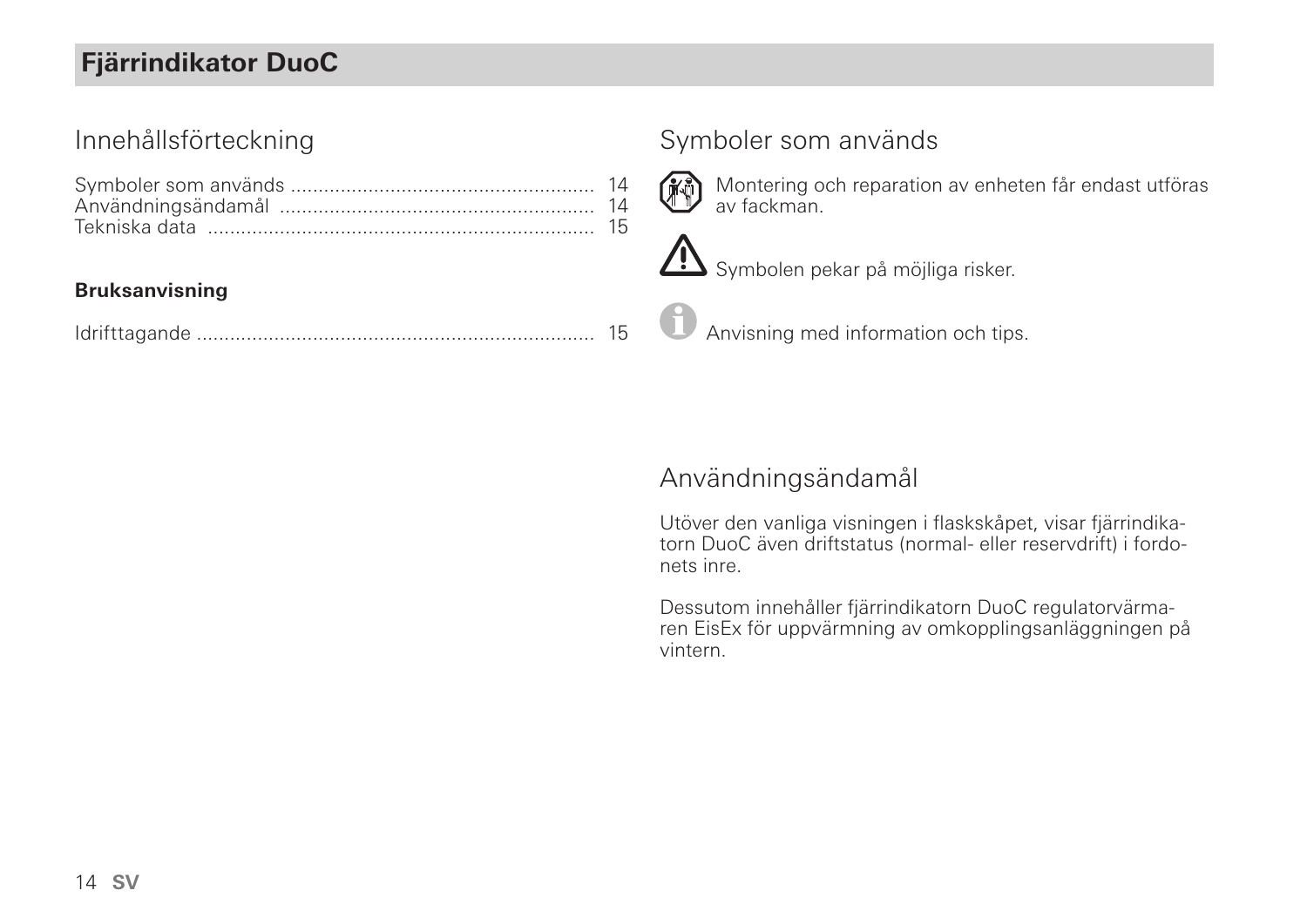Försörjningsspänning: 12 V Strömförbrukning i sommardrift: 1,5 mA Strömförbrukning i vinterdrift med EisEx: 160 mA

# $\epsilon$



Med reservation för tekniska ändringar.

# Tekniska data **Bruksanvisning**



#### Bild 1

- $a =$  Till (sommardrift)
- $b = Från$
- c = Till och uppvärmning (vinterdrift)
- $d = r \ddot{o} d$  LED
- e = grön LED
- $f = gul$  LED EisEx (vinterdrift)

# Idrifttagande

### **Sommardrift**

Omkopplare ner (a). Lysdioderna visar driftflaskans status: full = grön LED lyser  $tom = r\ddot{o}d$  LED lyser

### **Vinterdrift:**

Omkopplare upp (c). Förutom visningen av driftflaskans status värms omkopplingsanläggningen upp. Detta visas med den gula LED-lampan.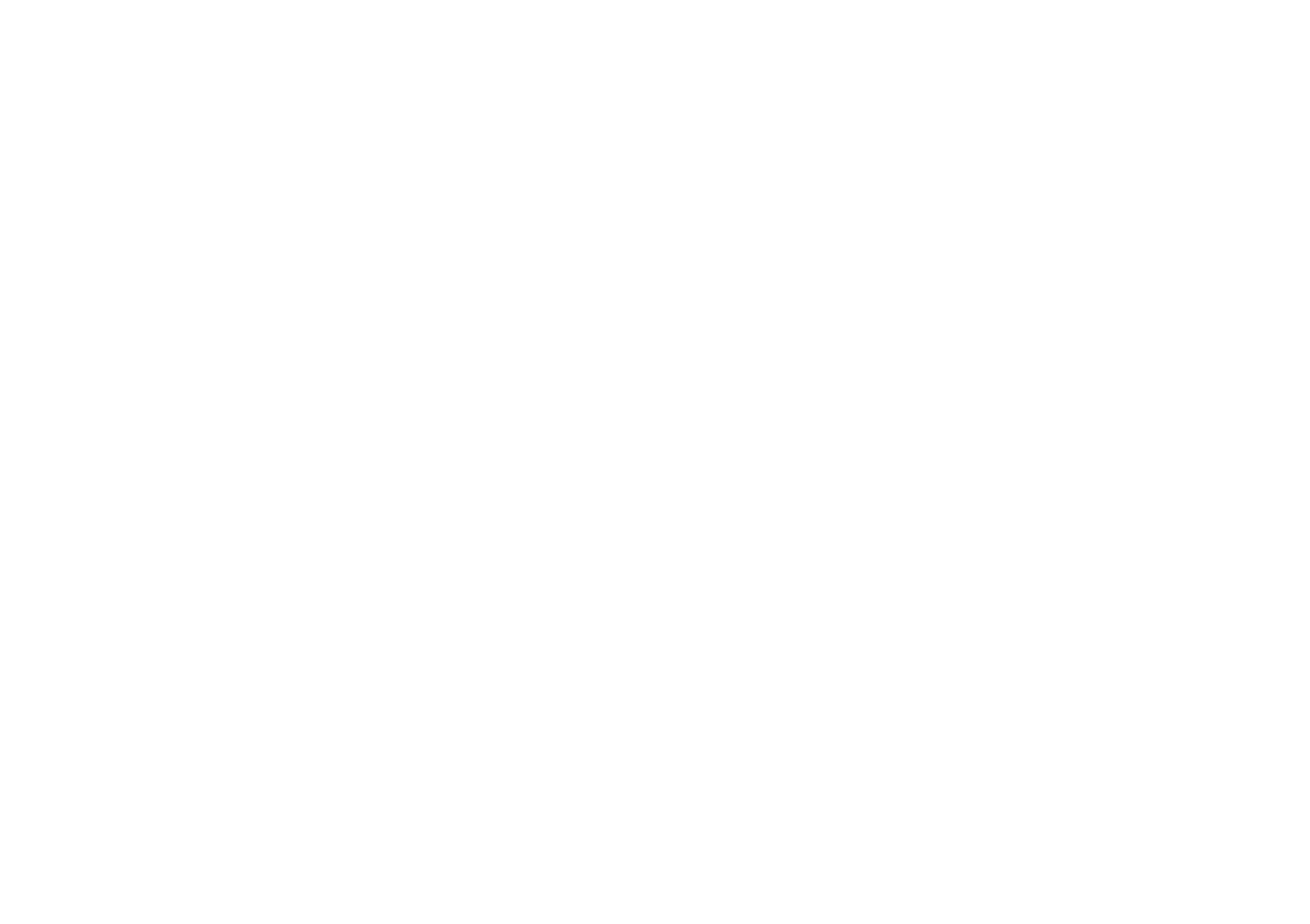- CS Návod k použití a montáži si lze v jazyce vaší země vyžádat u výrobce Truma nebo servisu Truma ve vaší zemi.
- ES Las instrucciones de uso y de montaje en su idioma pueden solicitarse al fabricante Truma o al Servicio postventa Truma en su país.
- ET Kasutus- ja paigaldusjuhendit Teie riigikeeles saab taotleda tootjalt Truma või Truma Service'lt Teie riigis.
- FI Saat käyttö- ja asennusohjeen pyynnöstä omalla kielelläsi valmistajalta (Truma) tai maasi Truma-huoltoon.
- HR Upute za uporabu i montažu na jeziku Vaše zemlje možete tražiti kod proizvođača Truma ili kod Truma Service u Vašoj zemlji.
- HU Az Ön nyelvén írt használati és beszerelési utasítást az országában tevékenykedő Truma gyártótól vagy Truma szerviztől szerezheti be.
- NO Spør om bruks- og monteringsanvisning på norsk hos produsenten Truma eller Trumas serviceavdeling i landet ditt.
- PL Instrukcję obsługi i montażu we właściwej wersji językowej można otrzymać w firmie Truma lub serwisie firmy Truma znajdującym się w danym kraju.
- **PT** As instruções de utilização e montagem podem ser solicitadas junto do fabricante Truma ou da assistência técnica da Truma no seu país.
- SK Návod na použitie a montáž vo Vašom štátnom jazyku si môžete vyžiadať u výrobcu Truma alebo v servise Truma vo Vašej krajine.
- SL Navodila za uporabo in vgradnjo v vašem jeziku lahko naročite pri proizvajalcu Truma oz. v servisni službi podjetja Truma v vaši državi.